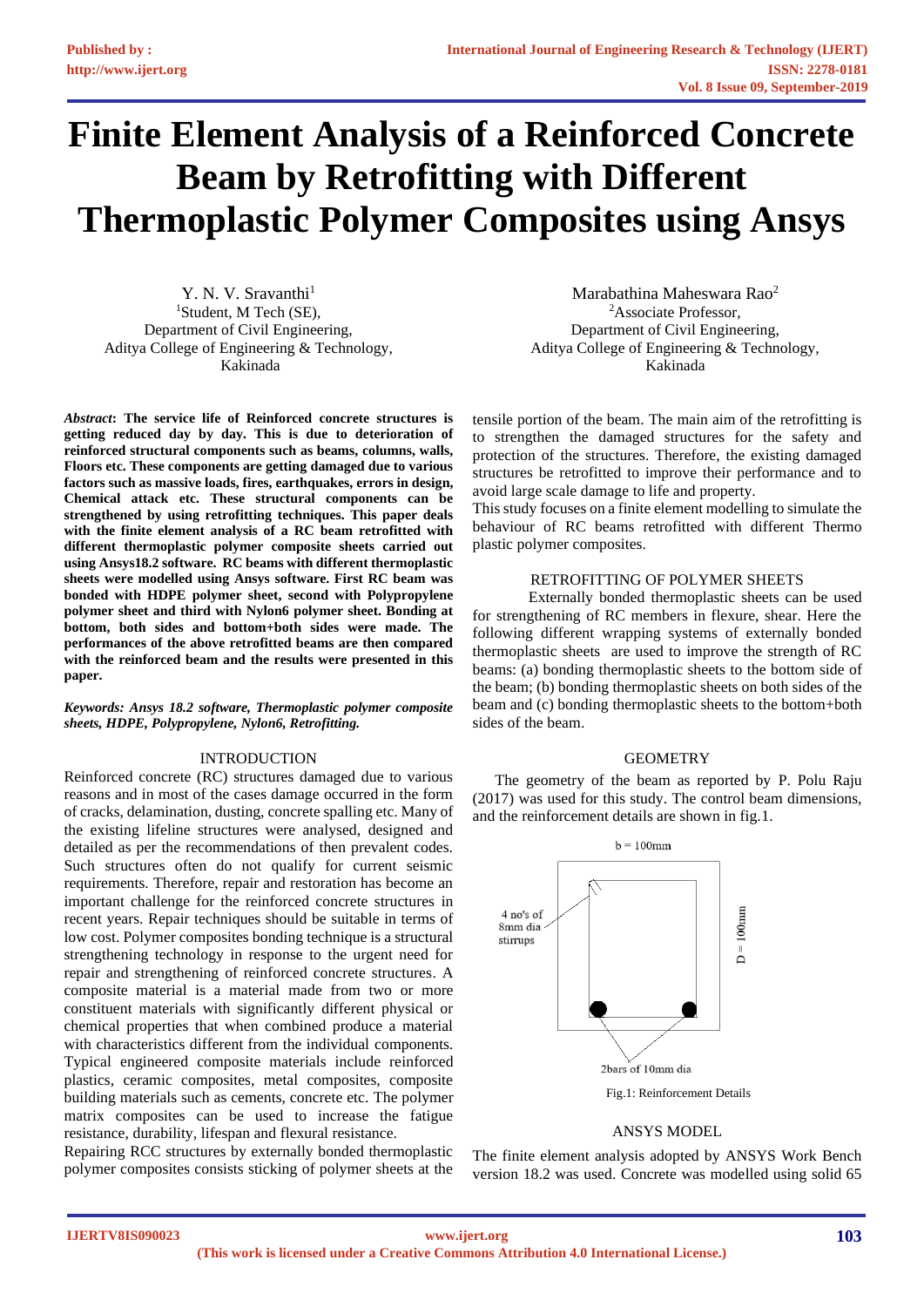elements. Link 8- 3D spar element was used to model all the reinforcement details. Also, solid 45 were used to model the thermo plastic polymer sheets(fig.2). Table 1 shows the element types for working model.

| Table 1                 |                     |
|-------------------------|---------------------|
| Element Types for Model |                     |
| <b>Material Type</b>    | <b>Elements</b>     |
| Concrete                | Solid <sub>65</sub> |
| Steel bars              | Link180             |
| Polymer sheets          | Solid <sub>45</sub> |



Fig. 2: Ansys Structural Model

Table 2 Description of specimen

| <b>Specifications</b> | <b>Details of RCC beam</b>             |
|-----------------------|----------------------------------------|
| Grade of Concrete     | M30                                    |
| Grade of Steel        | Fe415                                  |
| Dimensions of Beam    | $500$ mm $\times$ 100mm $\times$ 100mm |
| Area of Steel         | 10mm $\emptyset$ bars (2)              |
| Cover                 | 20mm                                   |

# MATERIAL PROPERTIES

# *1. Concrete*

 For concrete, ANSYS requires material properties as follows:

## Elastic modulus (Ec)

Ultimate uniaxial compressive strength  $(f_c)$ 

Ultimate uniaxial tensile strength (modulus of rupture,  $f_{cr}$ ) Poisson's ratio (μ)

Shear transfer coefficient  $(\beta_t)$ 

Compressive uniaxial stress-strain relationship for concrete The modulus of elasticity was based on the equation,  $Ec =$ 5000 $\sqrt{f_{ck}}$ 

Where  $f_{ck}$  is the characteristic compressive strength of concrete. Properties of concrete are shown in table3.

| Table 3 |                        |
|---------|------------------------|
|         | Properties of concrete |

| rioperues of concrete  |           |
|------------------------|-----------|
| Linear Isotropic       |           |
| Youngs Modulus, $E_c$  | 27117 Mpa |
| Poisson's Ratio. $\mu$ |           |

|                        | Table 4                                           |       |  |  |  |  |  |  |  |  |  |
|------------------------|---------------------------------------------------|-------|--|--|--|--|--|--|--|--|--|
| Concrete Material Data |                                                   |       |  |  |  |  |  |  |  |  |  |
| <b>Constant</b>        | <b>Meaning</b>                                    | Value |  |  |  |  |  |  |  |  |  |
|                        | Shear transfer coefficients<br>for an open crack  | 0.3   |  |  |  |  |  |  |  |  |  |
|                        | Shear transfer coefficients<br>for a closed crack |       |  |  |  |  |  |  |  |  |  |
| 3                      | Uniaxial tensile cracking<br>stress               | 3.83  |  |  |  |  |  |  |  |  |  |
|                        | Uniaxial crushing stress                          | 22 A  |  |  |  |  |  |  |  |  |  |

The ANSYS program requires the uniaxial stress-strain relationship for concrete in compression. Values are shown in table5.

| Table 5                                   |  |
|-------------------------------------------|--|
| Compressive uniaxial stress-strain values |  |

|               | Multilinear Isotropic |
|---------------|-----------------------|
| <b>Strain</b> | <b>Stress Mpa</b>     |
| 0.000222      | 6.02                  |
| 0.000275      | 7.414                 |
| 0.0005        | 13.015                |
| 0.001         | 22.661                |
| 0.0012        | 25.275                |
| 0.0014        | 27.217                |
| 0.0016        | 28.569                |
| 0.0018        | 29.42                 |
| 0.002         | 29.865                |
| 0.0035        | 30                    |

# *2. Steel*

 Grade 415 steel reinforcing bars were used for the study. Linear isotropic and bilinear isotropic properties for the steel reinforcement used in this FEM study are given in table 6.

Table 6

| Properties of Steel    |             |
|------------------------|-------------|
| Linear isotropic       |             |
| Youngs Modulus, $E_c$  | $2*105$ Mpa |
| Poisson's Ratio. $\mu$ | 0.3         |
| Bilinear isotropic     |             |
| <b>Yield Stress</b>    | 420 Mpa     |
| <b>Tangent Modulus</b> | Mpa<br>20   |

# *3. Thermoplastic polymer composites*

 Data needed for the thermoplastic polymer composites in the FEM analysis of this model are as follows.

- Thickness of the sheet.
- **Density**
- Elastic Modulus
- Poisson's Ratio

|                                            | Table7 |  |
|--------------------------------------------|--------|--|
| Properties of thermoplastic polymer sheets |        |  |

| <b>Properties</b>      | <b>HDPE</b> | Polypropylene | Nvlon6 |
|------------------------|-------------|---------------|--------|
| Density, $kg/m3$       | 950         | 910           | 1130   |
| Elastic                | 1.86        | 1.36          | 2.95   |
| Modulus, $E_c$ GPa     |             |               |        |
| Poisson's Ratio, $\mu$ | 0.45        | 0.42          | 0.3    |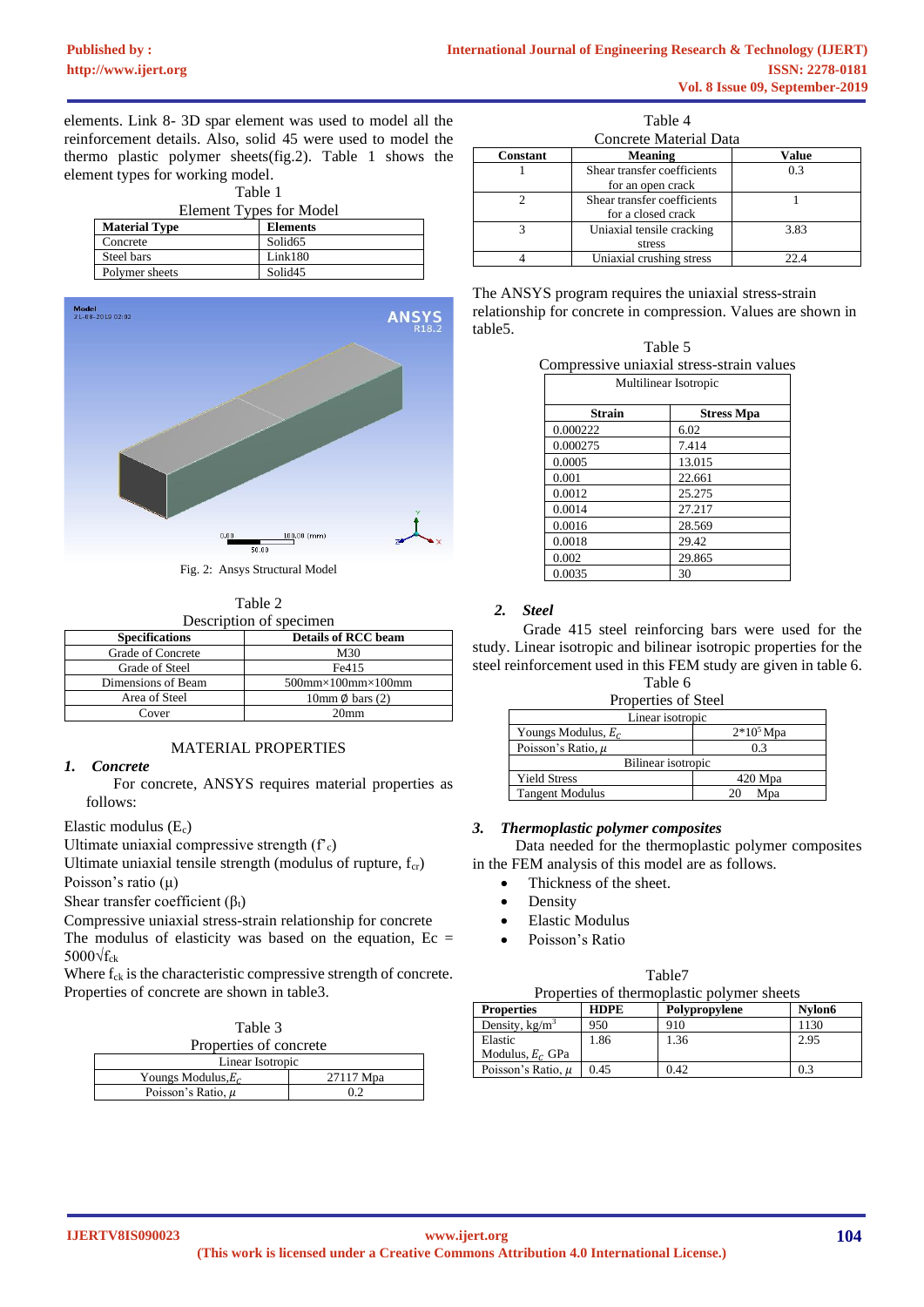## ANSYS SOLUTION

Point load at the centre and simply supported boundary conditions are assigned to the beam then the deformation shape and crack pattern are obtained from Ansys18.2 workbench as



Fig.3: Deformation of RC beam

|    |    |  |   |   |                   |    |    |                          |   |    |    |   |                  |      |   |        | w |             |   |   |   |   |     |   | <b>NNK</b>    |   |               |   | والأراء |                | м |    |   |    |        |              |   |        |   |              |   |                |                |     |     |                            |                                    |
|----|----|--|---|---|-------------------|----|----|--------------------------|---|----|----|---|------------------|------|---|--------|---|-------------|---|---|---|---|-----|---|---------------|---|---------------|---|---------|----------------|---|----|---|----|--------|--------------|---|--------|---|--------------|---|----------------|----------------|-----|-----|----------------------------|------------------------------------|
|    |    |  |   |   |                   |    |    |                          |   |    |    |   |                  |      |   |        | ۳ | ۴           |   |   |   |   |     |   |               |   |               |   |         |                |   |    |   |    |        |              |   |        |   |              |   |                |                |     |     |                            |                                    |
|    |    |  |   |   |                   |    |    |                          |   |    |    |   |                  | œ    |   |        |   | ---         |   |   | ₩ |   |     |   |               |   | ---           |   |         |                |   |    |   |    |        |              |   |        |   |              |   |                |                |     |     |                            |                                    |
|    |    |  |   |   |                   |    |    |                          |   |    |    |   |                  |      |   |        |   |             |   |   | ж |   |     |   |               |   |               |   |         |                |   |    |   | Y  | ĸ      |              |   |        | Κ | Ü            |   |                |                |     |     |                            |                                    |
| д, |    |  |   |   |                   |    |    |                          |   |    |    |   | <b>Chicagons</b> |      |   | m<br>m | ш | ПJ          |   | ē | ě | ь | a l |   | .             |   | ш             |   |         |                |   |    |   |    |        |              |   |        |   |              |   | $\cdots$       |                |     |     |                            |                                    |
|    |    |  |   |   | $\frac{331}{901}$ |    |    |                          |   |    |    |   |                  |      |   |        |   |             |   |   |   |   |     |   |               |   | <b>Separa</b> |   |         |                |   |    |   |    |        |              |   | m      |   | 1            |   |                |                |     |     |                            |                                    |
|    |    |  | ģ |   |                   |    |    |                          |   |    |    |   |                  |      |   |        |   |             |   |   |   |   |     |   |               |   |               |   |         |                |   |    |   |    |        |              |   |        |   |              |   |                |                |     |     |                            |                                    |
|    |    |  |   |   |                   | ó, | Ŷ  | ė,                       | 8 |    |    |   |                  |      |   |        |   |             |   |   |   |   |     |   |               | Ť |               |   |         | <b>Aria</b> ce |   |    | Š | î, | p      | Ħ            |   |        |   | anya<br>Séda |   |                |                |     |     |                            |                                    |
| a  | ţ. |  |   |   |                   |    |    |                          |   |    |    | ÷ |                  |      |   |        |   |             |   |   |   |   |     |   |               |   |               |   |         | ٠              |   | ģ  |   |    |        |              |   |        |   |              |   | <b>SOLONO</b>  | Į              | Į   |     | ٠                          |                                    |
|    | m  |  |   |   |                   |    |    |                          |   | 小心 |    |   |                  |      |   |        |   | <u>8 70</u> |   |   |   |   |     |   | $\frac{1}{2}$ |   |               |   | 324.75  |                | ğ | s  |   |    |        | <u>41400</u> |   |        |   |              | ٠ | <b>SECTION</b> |                |     |     |                            |                                    |
| и, |    |  |   |   |                   |    |    |                          |   | 45 | Æ  |   |                  |      |   |        |   |             |   | ø |   |   |     |   |               |   |               |   |         |                |   |    |   |    |        |              |   |        |   |              |   |                |                | - 1 |     | a ser<br><b>CONTRACTOR</b> |                                    |
|    |    |  | ÷ |   |                   |    | Ħ  | æ.                       |   |    | 64 | ĝ |                  | al a |   |        |   | <u>SSEN</u> |   |   |   |   |     |   |               |   |               |   |         | 88             |   | 88 |   | ٠  | - 6    |              | b |        |   |              |   | 3388988        |                |     | - - | 60                         |                                    |
|    |    |  |   |   |                   |    | 0  | θ                        |   |    |    | G | ē                | ø    | ö |        | ō | 0           |   |   |   |   |     | Θ |               |   |               |   |         | ۰              |   |    |   | ۰  |        | ŵ            |   |        | ō | ٥            |   |                |                |     |     |                            |                                    |
|    |    |  |   |   |                   |    |    |                          | ٠ |    | s  |   |                  |      | æ | Ê      |   |             |   |   |   |   | 8   |   |               |   |               | ö | ğ       | ۵              | ĝ | 88 |   | ó  | ٠<br>٥ |              | Ŷ | ê<br>Ö |   | ñ            | ğ | AND            |                |     |     | А                          |                                    |
|    |    |  |   |   |                   |    |    |                          |   |    |    |   |                  |      |   |        |   |             |   |   |   | ٠ |     |   |               |   |               |   |         |                |   |    |   |    |        |              |   |        |   |              |   |                |                |     |     |                            |                                    |
|    |    |  |   |   | ٠                 |    |    |                          |   |    |    |   |                  |      |   |        |   |             |   |   |   |   |     |   |               |   |               |   |         |                |   |    |   |    |        |              | m |        |   |              |   |                |                |     |     |                            | $\sim$<br>$\overline{\phantom{a}}$ |
| a. |    |  | × | а | ж                 |    | ×. | $\overline{\phantom{a}}$ |   |    | Ş  | × | <b>A</b>         |      |   |        |   |             | w |   |   | r | š   | А |               |   |               | × | m       |                |   |    | ı | A  |        |              | m | $\sim$ | ÷ | ۰            |   | $\lambda$      | ĝ              | ą   |     | $-1$                       |                                    |
|    |    |  |   | ÷ | w                 |    |    |                          |   |    |    | v |                  |      |   |        |   |             |   | ė |   | v |     | w |               |   |               |   |         |                |   |    |   |    |        |              |   |        |   |              |   | ۰              | <b>SERVICE</b> |     |     | <b>SEAR DOWN</b>           |                                    |

Fig.4: Crack pattern of RC beam











Fig.8: Crack pattern of RC beam bonded with HDPE Sheet at both sides



Fig.9: Deformation of RC beam bonded with HDPE Sheets at bottom + both sides







Fig.11: Deformation of RC beam bonded with Polypropylene sheet at bottom side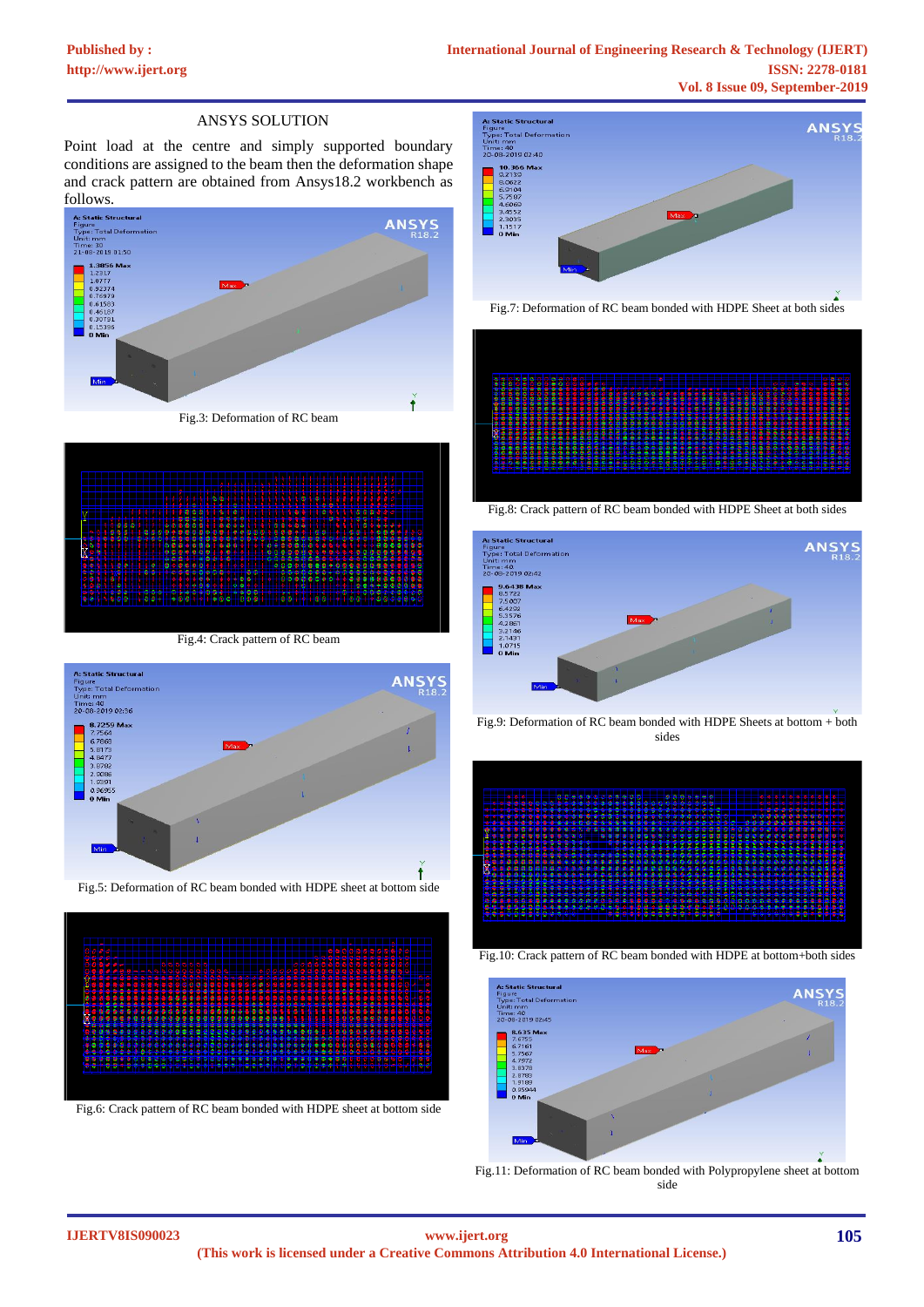

Fig.12: Crack pattern of RC beam bonded with Polypropylene sheet at bottom side



Fig.13: Deformation of RC beam bonded with Polypropylene sheet on both sides



Fig.14: Crack pattern of RC beam bonded with Polypropylene sheet on both sides



Fig.15: Deformation of RC Beam bonded with Polypropylene sheets on bottom side & both sides



Fig.16: Crack pattern of RC Beam bonded with Polypropylene sheets on bottom side + both side







Fig.19: Deformation of RC Beam bonded with Nylon6 sheet on both sides



Fig.20: Crack pattern of RC Beam bonded with Nylon6 sheet on both sides



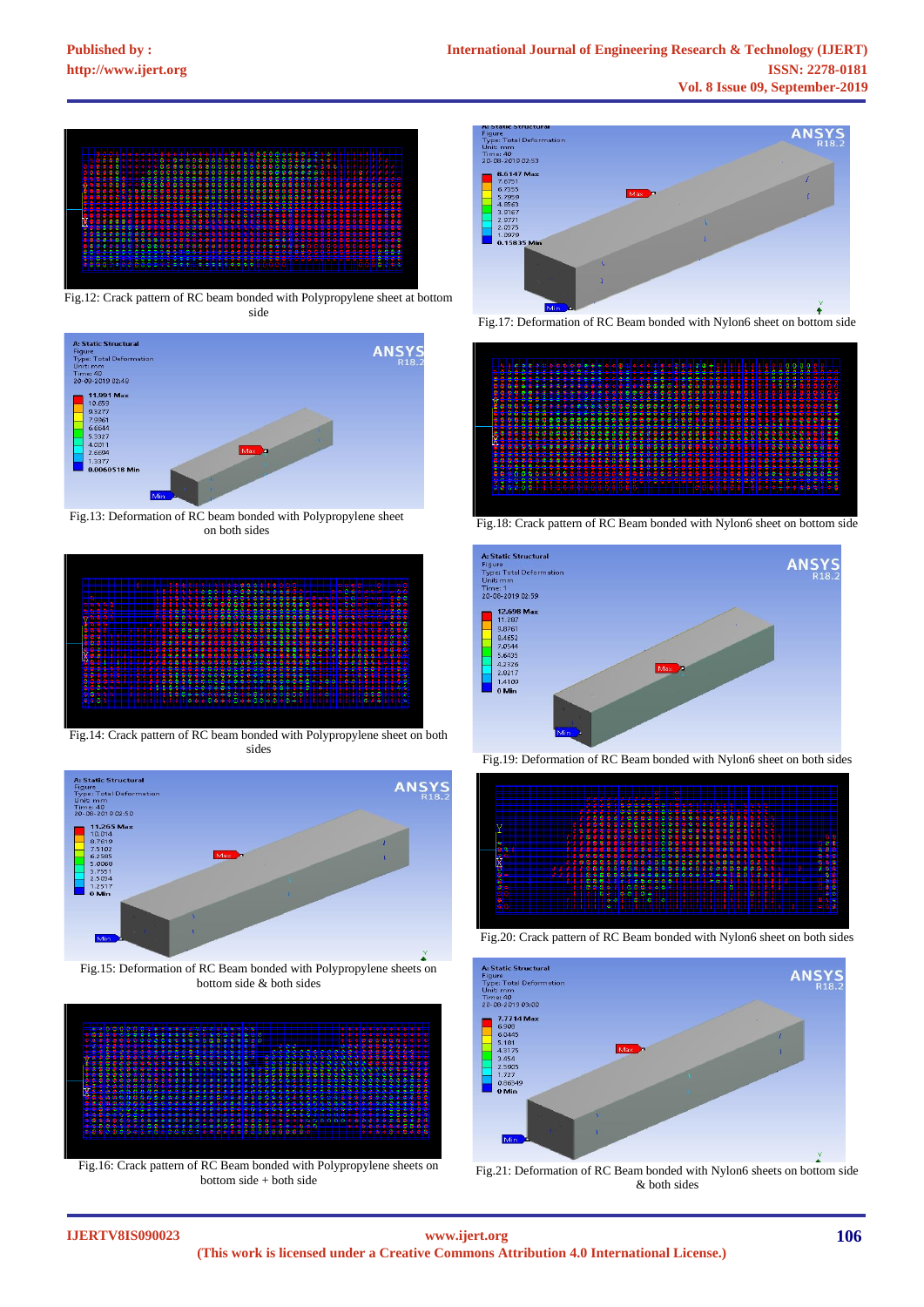

Fig.22: Crack pattern of RC Beam bonded with Nylon6 sheets on bottom side & both sides

## RESULTS

Table 8 shows load and deflection at failure of control beam and beams with different combinations of thermoplastic polymer sheets.

|                                           |                                              | Table 8                 |                                      |
|-------------------------------------------|----------------------------------------------|-------------------------|--------------------------------------|
| Specimen                                  | <b>Plastic</b><br>sheet<br>thickness<br>(mm) | Load at<br>failure (kN) | <b>Deflection at failure</b><br>(mm) |
| Control Beam                              | $\theta$                                     | 28.2                    | 0.93                                 |
| HDPE sheet at<br>bottom                   | $\overline{c}$                               | 35                      | 8.79                                 |
| HDPE sheet at<br>both sides               | $\overline{c}$                               | 34.2                    | 2.73                                 |
| HDPE sheet at<br>hottom+<br>both sides    | $\overline{c}$                               | 40                      | 9.64                                 |
| Polypropylene<br>at bottom                | $\overline{c}$                               | 30.7                    | 1.66                                 |
| Polypropylene<br>at both sides            | $\overline{2}$                               | 34.2                    | 2.98                                 |
| Polypropylene<br>at bottom+<br>both sides | $\overline{c}$                               | 35                      | 3.52                                 |
| Nylon6 at<br>bottom                       | $\overline{c}$                               | 31.1                    | 1.9                                  |
| Nylon6 at both<br>sides                   | $\overline{c}$                               | 34.2                    | 2.43                                 |
| Nylon6 at<br>bottom+<br>both sides        | $\overline{c}$                               | 35.2                    | 2.9                                  |

## LOAD DEFLECTION GRAPHS

Reinforced concrete beam fails at 28.2 kN at a deflection of 0.93mm. RC beam fails at 26.2 kN when designed manually. So, the results we got in Ansys is nearly equal to the manual analysis. Load deflection curve is linear up to 3-10 kN. Within this load first cracking occur. The graph changes its nature after first cracking i.e. its slope is changed continuously. This is due to change in crack depth due to load increment.

The load-deflection graphs for the beams from control beam to polymer retrofitted beams are plotted as follows



Graph1: load deflection graph of RC beam comparing with HDPE sheet bonded at bottom, sides, bottom+both sides.



Graph2: load deflection graph of RC beam comparing with Polypropylene sheet bonded at bottom, sides, bottom+both sides.



Graph3: load deflection graph of RC beam comparing with Nylon6 sheet bonded at bottom, sides, bottom+both sides.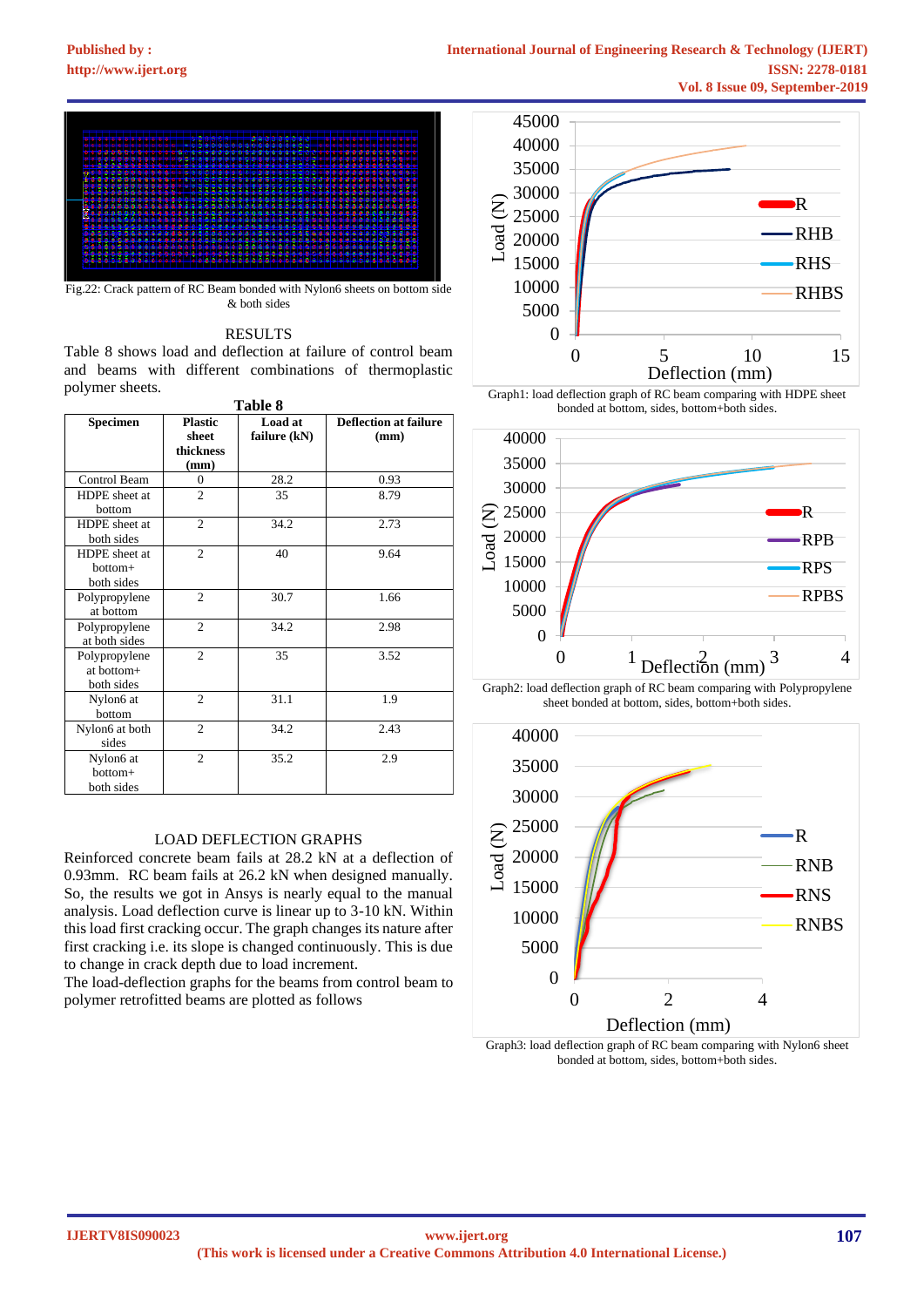









Graph6: load deflection graph of RC beam comparing with HDPE, Polypropylene, Nylon6 sheets bonded at bottom+both sides.

# CONCLUSIONS

The main objective of the project is to study the effect of HDPE, PP, NYLON6 sheets on retrofitting and to find out the best wrapping technique among the nine models. Also, to study the performance of the beam when Polymer sheets provide in layers

From the results of the present study, the following conclusions were made:

- 1. RC beam retrofitted with thermoplastic sheet has more load carrying capacity than control beam.
- 2. When RC beam bonded with HDPE sheet at bottom the load carrying capacity is increased by 24.11%.
- 3. When RC beam bonded with HDPE sheet along both sides the load carrying capacity is increased by 21.27%.
- 4. When RC beam bonded with HDPE sheet at bottom + both sides the load carrying capacity is increased by 41.8%.
- 5. When bonded with Polypropylene sheet at bottom load carrying capacity is increased by 8.86%.
- 6. When bonded with Polypropylene sheet at both sides load carrying capacity is increased by 21.27%.
- 7. When bonded with Polypropylene sheet at bottom + both sides load carrying capacity is increased by 24.11%.
- 8. When RC beam bonded with Nylon6 sheet at bottom the load carrying capacity is increased by 10.28%.
- 9. When RC beam bonded with Nylon6 sheet at both sides the load carrying capacity is increased by 21.27%.
- 10. When RC beam bonded with Nylon6 sheet at bottom + both sides the load carrying capacity is increased by 24.82%.
- 11. HDPE sheet when bonded at bottom + both sides have taken more load when compared to Polypropylene and Nylon6 sheets.
- 12. HDPE sheet when bonded at bottom have more load carrying capacity when compared to Polypropylene and Nylon6 sheets.
- 13. It can be concluded that the strength of RC beam is increased by retrofitting with thermoplastic polymer sheets.

#### REFERENCES

- [1] P. Polu Raju, D. Naga Mounika, R. Vasireddy on "Modelling and Analysis of Reinforced concrete beam under flexure using ANSYS", International Journal of Civil Engineering and Technology (IJCIET) Volume8, Issue3, March 2017 ISSN Print: 0976-6308 and ISSN Online: 0976-6316**©** IAEME Publication Scopus Indexed**.**
- [2] Anju Mary. Martin, Mariamol. Kuriakose "Finite Element Modelling and Analysis of Reinforced Concrete Beam Retrofitted with Fibre Reinforced Polymer Composite", International Journal of Engineering Trends and Technology (IJETT) – Volume 38, Number 4, August 2016.
- [3] Rowell, R.M, Young, R.A, Rowell J.K, "Paper and composites from agro-based resources", CRC Lewis Publishers, Boca Raton RL, (1997) 301-336.
- [4] Bin She, Bing Xu on "Research on Mechanical Properties of HDPE Plastic Fibre Reinforced Concrete Structure", Revista de la Facultad de Ingenieraí U.C.V., Vol. 32, N°13, pp. 669-674, 2017.
- [5] Milind V. Mohod on "Performance of Polypropylene Fibre Reinforced Concrete", IOSR Journal of Mechanical and Civil Engineering (IOSR-JMCE) e-ISSN: 2278-1684, p-ISSN: 2320- 334X, Volume 12, Issue 1 Ver. I (Jan- Feb. 2015), PP 28-36.